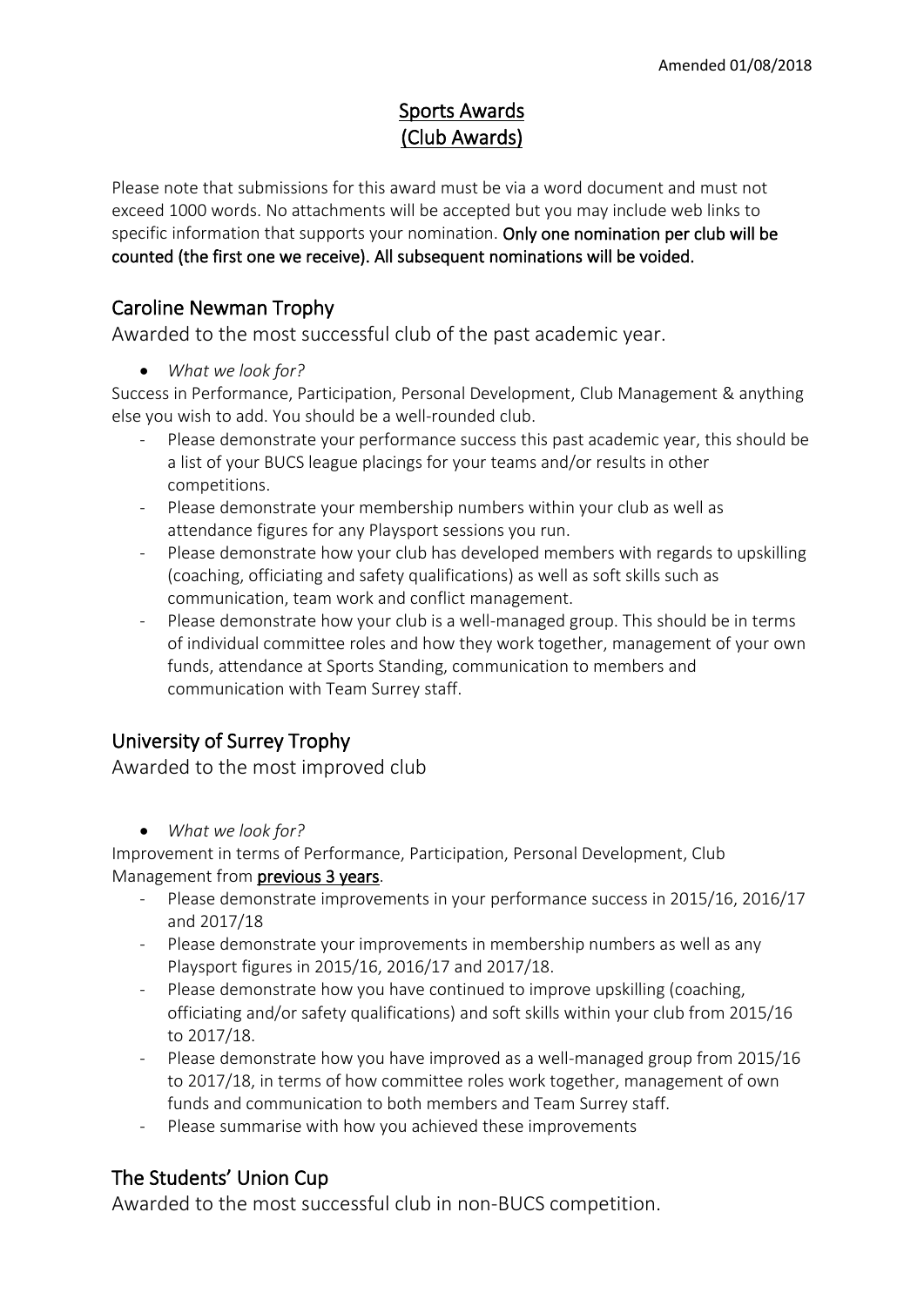- Please provide evidence of results in non-BUCS competitions over the past academic year with a discussion on how this competition(s) ranks nationally or within the university sector

## Warden of Colours Trophy

Awarded to the best administered club.

• *What we look for?*

Admin in terms of Finance, Sports Standing Attendance, Sending of Results, Communication, Good Overall Committee, Inventory, Meeting Deadlines & anything else you wish to add.

- Please demonstrate from an administration perspective as to how your club has gone above and beyond in the following areas, over the past academic year:
	- o Finance e.g. management of own funds and budget
	- o Attendance at Sport Standing
	- o Sending of results to Team Surrey staff e.g. Wednesday BUCS results, weekend competitions
	- o Communication with club members and Team Surrey staff
	- o Management of committee and how well the roles work with one another
	- o Maintaining a detailed inventory
	- o Meeting of deadlines set by Team Surrey
	- o Any other administrative areas that you feel highlight how your club should be considered as Best Administered

#### Barry Hitchcock Cup

Awarded to the most effective and sustainable club.

• *What we look for?*

Conscious effort in sustainability, planning well for the future, good own funds finances and handover material.

- Please demonstrate how your club has gone above and beyond in the following areas to ensure that future committees are left in a strong position:
	- o Upskilling members (coaching, officiating and safety qualifications)
	- o Management of own funds
	- o Handover documentation
	- o Future plans/strategy

#### Steve the Stag Award

Awarded to the club who has provided services to a charity or charities over the past academic year.

• *What we look for?*

Donation of time, effort and funds raised.

Please demonstrate the following:

- o What charity work has been undertaken by the club? Please include dates, name of charity, how many members were involved and an approximation of hours spent on this charity work.
- o How much money was raised for your chosen charity(ies) through the RAG account.